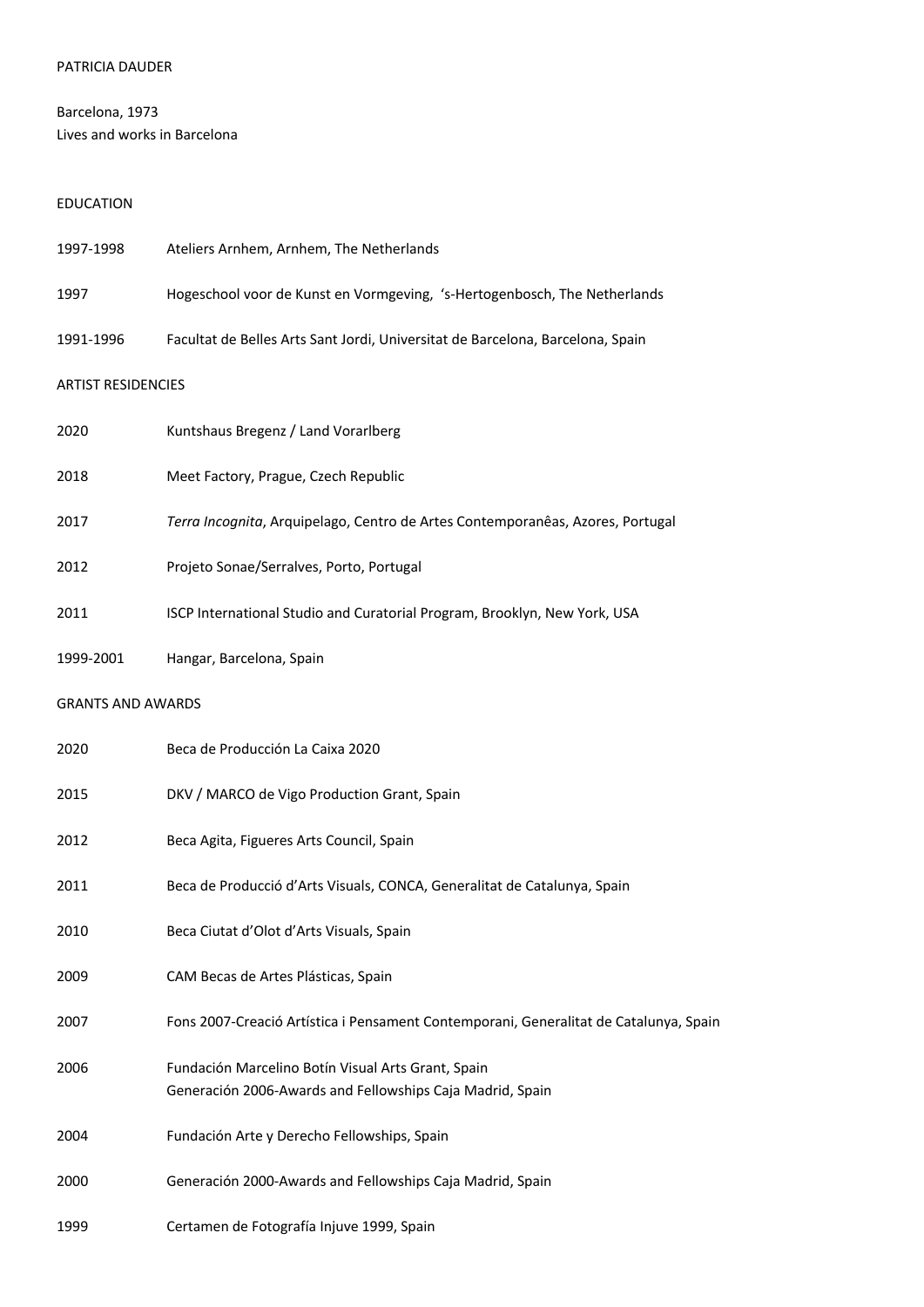#### SOLO SHOWS

- 2021 *Ground and Underground*. La Virreina Centre de la Imatge, Barcelona, Spain
- 2020 *Pelze*, DWDS, Bregenz, Austria
- 2019 *Hollow*, ProjecteSD, Barcelona, Spain
- 2018 *Nadala*, Arquipelago, Fundació Joan Miró, Barcelona, Spain *Introducing Patricia Dauder:Surface*, National Gallery, Prague, Czech Republic
- 2017 *Terra Incognita*, Arquipelago, Centro de Artes Contemporanêas, Sâo Miguel, Azores, Portugal *Composicions:Subsols*, Barcelona Gallery Weekend 2017, Barcelona, Spain
- 2016 *Sketches*, LOOP Barcelona 2016, Edifici Issac Peral, L'Hospitalet de LLobregat, Spain
- 2015 *Formes absents*, ProjecteSD, Barcelona, Spain *Recinto*, MARCO, Vigo, Spain
- 2012 *The Second Image*, Museu de Serralves, Porto, Portugal *El gran cercle*, ProjecteSD, Barcelona, Spain *Studio 03*, Galerie Van der Mieden, Antwerp, Belgium
- 2011 *Modular*, Aanant & Zoo Gallery, Berlin, Germany
- 2010 *Teahupoo*, ProjecteSD, Barcelona, Spain *Forward (Slides)*, Navio Vazio, Porto, Portugal
- 2009 *Art Statements / Art Basel 09*, Basel, Switzerland *Horitzontal-Orbital*, Espai Zero, Fundació Suñol, Barcelona, Spain
- 2008 *Les Maliens (a script – a film)*, Museu de l'Empordà, Figueres, Spain
- 2007 ProjecteSD, Barcelona, Spain
- 2006 *Les Maliens (a script)*, Black Box Statement, Arco 2006, Spain
- 2005 *Pel·lícula abstracta i altres dibuixos*, ProjecteSD, Barcelona, Spain
- 2003 *M*, ProjecteSD, Barcelona, Spain *Interferències 03*, Casa Soler i Palet, Terrassa, Barcelona, Spain
- 2001 *Instal·lació 0.2* , Galeria Antonio de Barnola, Barcelona, Spain
- 1999 *Those Whom We Don't See*, Galeria Antonio de Barnola, Barcelona, Spain
- 1998 Sala Marià Fortuny, Centre de Lectura de Reus, Reus, Spain *Subjects Focusing*, Artis, 's-Hertogenbosch, The Netherlands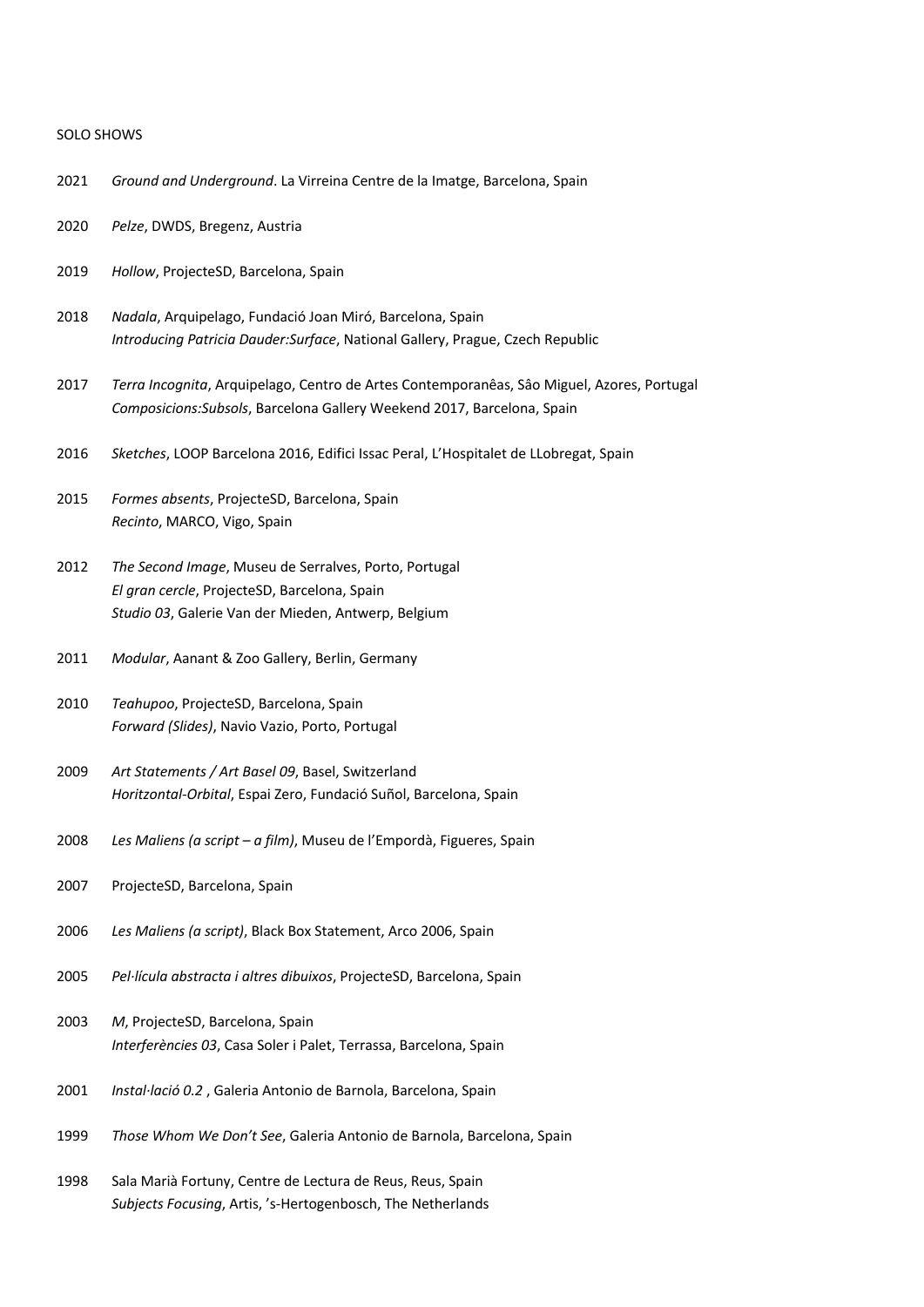#### SELECTED GROUP SHOWS

- 2020 *Bajo la Superficie. Monstruos, miedos y sombras*, ProjecteSD, Barcelona, Spain *The Imaginary Museum*, ProjecteSD, Barcelona, Spain *Ara mateix. Tot está per fer i tot és possible*, Arts Sta. Mònica, Barcelona, Spain *Arte y arquitectura: un diálogo*, Centro Botín, Santander, Spain
- 2019 *Coleccionando Procesos: 25 años de Intinerarios,* Centro Botín, Santander, Spain *Una Dimensión Ulterior,* Patio Herreriano, Valladolid, Spain
- 2018 *Els paisatges indecisos,* Centre d'Art de Vic, Spain. *Accrochage #4: Dauder, Jotta, Mendizabal & Oriol Aribau,* ProjecteSD, Barcelona, Spain *XIV Bienal de Cuenca. Estructuras Vivientes*, Cuenca, Ecuador
- 2017 *Legible/Visible. Between the Film Frame and the Page*, Arts Sta. Mònica, Barcelona, Spain *Accrochage #3: Footnote #10*, ProjecteSD, Barcelona, Spain *Matèria primera*, Fabra i Coats Centre d'Art Contemporani, Barcelona, Spain
- 2016 *D'obra. Ceràmica aplicada a l'arquitectura,* Museu del Disseny, Barcelona, Spain *La lliçó de Diògenes,* Tecla Sala, L'Hospitalet de Llobregat, Spain *Without Pause, Dialogues*, LOOP Barcelona 2016, Reial Cercle Artístic, Barcelona, Spain *Accrochage #2: Escritura nocturna*, ProjecteSD, Barcelona, Spain *Rehabitar el espacio: pasado, presente y futuro*, Museo Lázaro Galdiano, Madrid, Spain
- 2015 *Desires and Necessities. New incorporations to the MACBA collection*, MACBA, Barcelona, Spain *No ver, no oír y callar. 1990-2015*, CAAC, Sevilla, Spain *Vídeo-régimen. Coleccionistas en la era audiovisual*, Museo Lázaro Galdiano, Madrid, Spain *Villa Toronto*, Union Station, Toronto, Canada
- 2014 *La construcción social del paisaje,* CAAC, Sevilla, Spain *Relat de belles coses falses,* Arts Santa Mònica, Barcelona, Spain *Leftovers*, Passatge Studio, Barcelona, Spain *Paisatge 0*, Galeria Palma Dotze, Vilafranca del Penedès, Spain *Res no s'atura,* Fundació Suñol, Barcelona, Spain
- 2013 *New Eyes For New Spaces*, ISCP, Brooklyn, New York, USA *The Perpetual Interview*, Museu de Serralves, Porto, Portugal *Map, Record, Picture, Sculpture*, ProjecteSD, Barcelona, Spain *Estética y lenguajes del videoarte español*, Instituto Cervantes, Beijing, China
- 2012 *Object Fictions*, James Cohan Gallery, New York, USA *Lugares en pérdida*, Centro Huarte de Arte Contemporáneo, Huarte, Spain *Art situacions*, Arts Santa Mònica, Barcelona, Spain *Art situacions*, Artium, Vitoria-Gasteiz, Spain
- 2011 *Test Transmission*, Artspace, Auckland, New Zealand *Even in the Quietest Moments*, Vogt Gallery, New York, USA *1979: A Monument To Radical Instants*, La Virreina-Centre de la Imatge, Barcelona, Spain
- 2010 *Patricia Dauder-Dani Gal*, Galerie Kadel-Willborn, Kalsruhe, Germany *Nosotras*, CAAC, Centro Andaluz de Arte Contemporáneo, Sevilla, Spain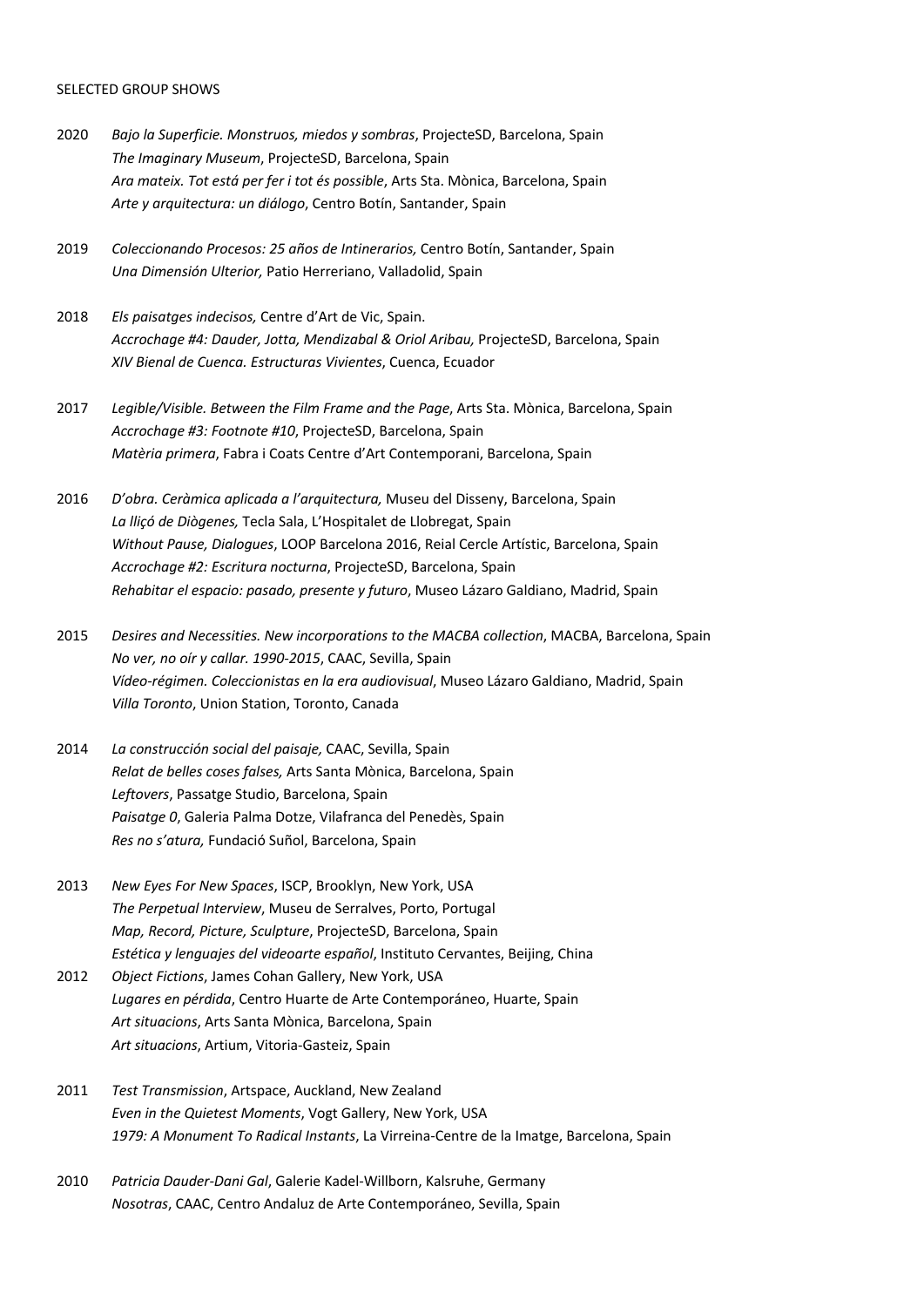- 2009 *Los tiempos de un lugar*, CDAN, Huesca, Spain *Eté 2009*, Galerie Jocelyn Wolff, Paris, France *There Is No(w) Romanticism*, Galerie Les Filles du Calvaire, Brussels, Belgium
- 2008 *Prospect 58*, Hessenhuis, Antwerp, Belgium *Compromised Places. Topography and Actuality*, PhotoEspaña 2008, Madrid, Spain *Crosstalk. Video Art Festival*, Budapest, Hungary *Itinerarios 06-07. XIV Becas de Artes Plásticas*, Fundación Marcelino Botín, Santander, Spain
- 2007 *Keine Zeichnung, Kein Zeichner*, Kunstverein Rügen, Rügen, Germany *Cosas humanas,* Impex, Budapest, Hungary. *Utopies Quotidianes 1,* La Centrale Electrique, Brussels, Belgium *III Bienal de Jafre*, Jafre, Girona, Spain
- 2006 *Generación 2006*, La Casa Encendida, Madrid, Spain *Generación 2006*, La Capella, Barcelona, Spain
- 2005 *Historias diferidas*, Obra Social Caja Madrid, Sala Alcalá 31, Madrid, Spain *Alguns llibres d'artista*, ProjecteSD, Barcelona, Spain
- 2004 *4a Biennal de Vic*, Spain *I Capricci di Goya e l'arte contemporanea spagnola nella collezione del Centro d'Arte La Panera di Lérida*, Centro Sperimentale per le Arti Contemporaneo, Caraglio, Italy *Should I Stay Or Should I Go?,* De Schone Kunsten Galerie, Haarlem, The Netherlands *Pistils i pètals*, Fundació Espais, Girona, Spain *Biennal Leandre Cristòfol*, Centre d'Art La Panera, Lleida, Spain
- 2003 *Jeune Création. Exposition Internationale d'art contemporain*, Paris, France *Le Secret*, Can Palauet, Mataró, Barcelona, Spain *140 Dibuixos*, ProjecteSD, Barcelona, Spain
- 2002 *Los excesos de la mente*, CAAC Centro Andaluz de Arte Contemporáneo, Sevilla, Spain *BIAM 2002, Premi de Pintura Biennal d'Art Ciutat d'Amposta*, Amposta, Spain
- 2001 *Salon Européen des Jeunes Créateurs*, Montrouge, France *Face To Face*, CBK, Alphen aan den Rijn, The Netherlands *IMAGO, Encuentro de fotografía y vídeo*, Salamanca, Spain *Paisajes del cuerpo*, Sala La Zapatería, Pamplona, Spain
- 2000 *Parallax*, Sandroni Rey Gallery, Los Angeles, USA *Transmutations*, De Schone Kunsten Gallery, Haarlem, The Netherlands *XXXVII Certamen internacional d'arts plàstiques*, Pollença, Spain *Psycho/Soma*, Lombard Freid Fine Arts, New York, USA *De Schone Kunsten op Beekestijn*, Beekestijn, The Netherlands *IX Bienal Nacional de Arte Ciudad de Oviedo*, Oviedo, Spain *Particulas sociales*, Centro de Arte Joven, Madrid, Spain *Generación 2000-Premios y becas para proyectos Caja Madrid,* Madrid, Spain
- 1999 *Expo en eet project*, Hooghuis, Arnhem, The Netherlands *Het Kunstvlaai, Ateliers Arnhem Show*, Westergasfabriek, Amsterdam, The Netherlands *ABC Tentoonstelling*, Kunstruimte Kampen, Kampen, The Netherlands